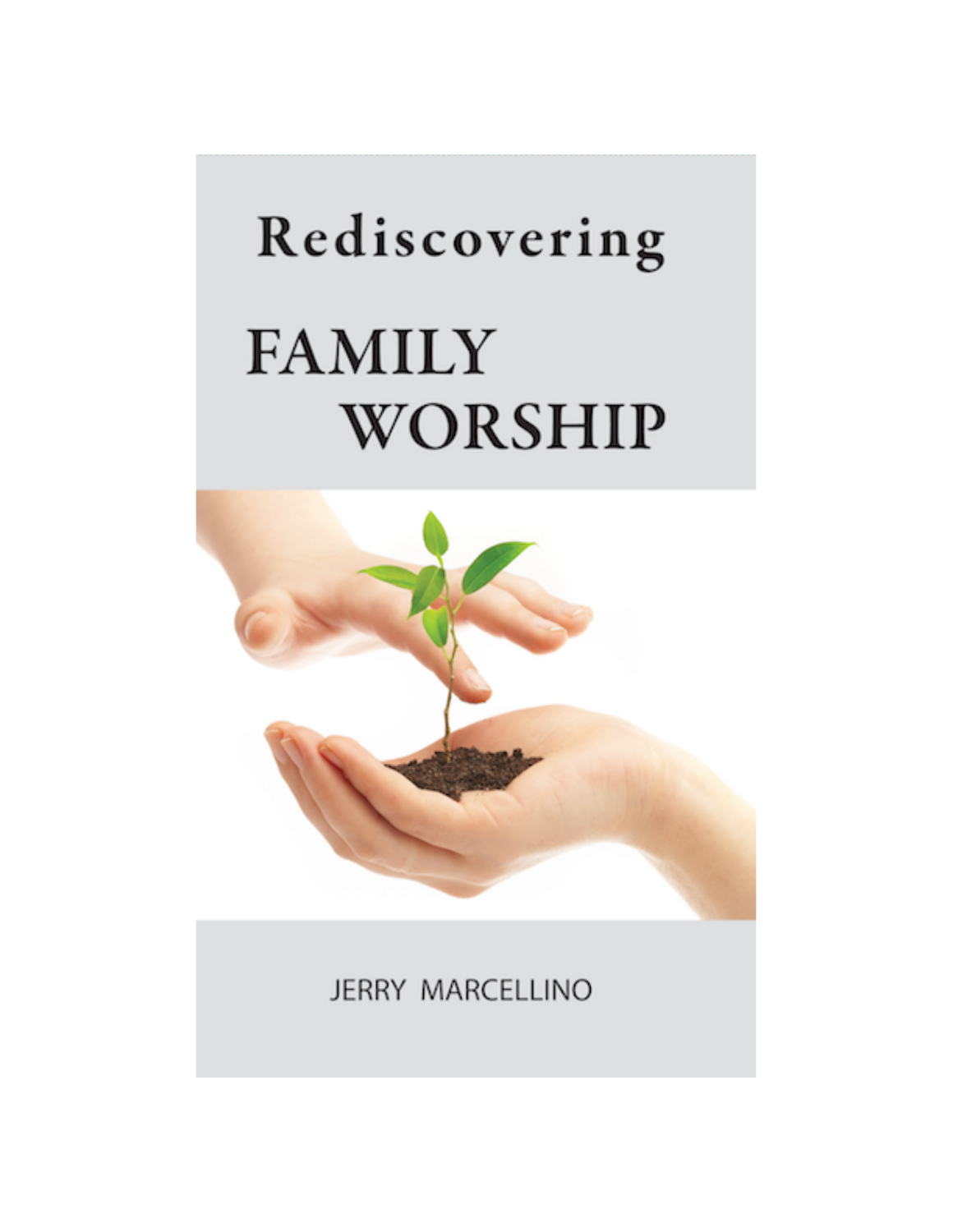## REDISCOVERING THE LOST TREASURE OF FAMILY WORSHIP

*Jerry Marcellino*

**Shepherd Press** Wapwallopen, PA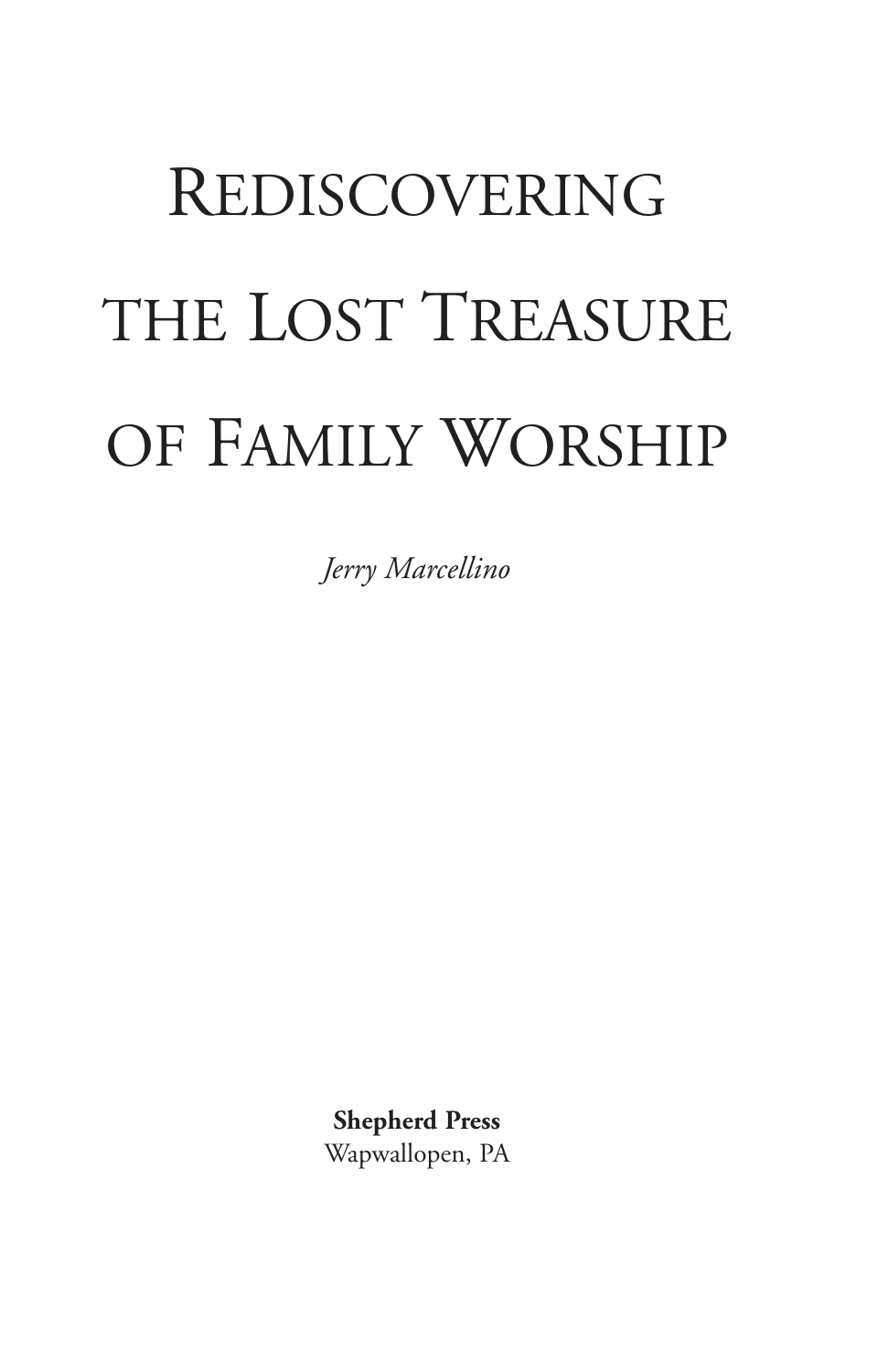## Introduction

*"Because the Christian is not his own, but bought with a price, he is to aim at glorifying God in every relation of life. No matter what station he occupies, or wherever he be, he is to serve as a witness for Christ. Next to the church of God, his own home should be the sphere of his most manifest devotedness unto Him. All its arrangements should bear the stamp of his heavenly calling. All its affairs should be so ordered that everyone entering it should feel 'God is here!'"*

**— A.W. Pink**

For some odd reason progress usually makes people despise<br>the past, as if it no longer offers anything of any relevant<br>value. This mindset is particularly true of the present<br>generation who live in a lonely age of space ex the past, as if it no longer offers anything of any relevant value. This mindset is particularly true of the present generation who live in a lonely age of space exploration, CD-Roms, the Internet, and cellular technology. Even among today's professing Christians there is a subtle rejection of historic Christianity, at the expense of remaining restless in their shallow fads without knowing why. But what will return the Christendom of this present generation to a salty Christianity (Matthew 5:13)? What will return modern-day Christendom to a Christianity that will act as a preserving agent to a decaying society? What can offer certain hope to a nation of families that are in utter disarray? Answer: A present return to the old paths. It was the prophet Jeremiah who said, *...ask for the*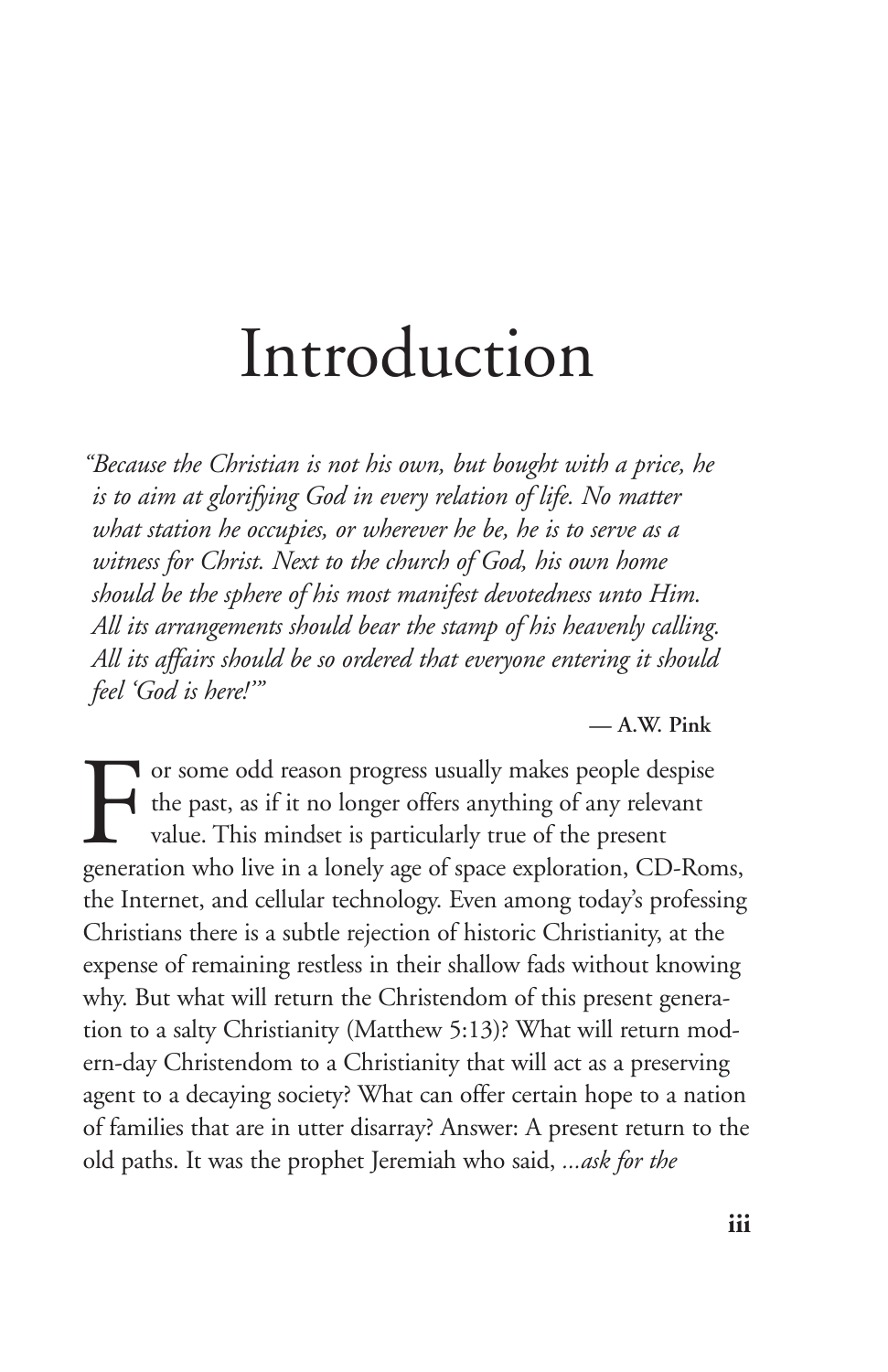*ancient paths, where the good way is, and walk in it; and you shall find rest for your souls* (Jeremiah 6:16).

The Puritans in early America serve as a good example to orient us into our present discussion.

> *Let me now therefore, once more, before I finally cease to speak to this congregation, repeat, and earnestly press the counsel which I have often urged on the heads of families, while I was their pastor, to great painfulness in teaching, warning, and directing their children; bringing them up in the training and admonition of the Lord; beginning early, where there is yet opportunity, and maintaining constant dilligence in labours of this kind.*



**— Jonathan Edwards**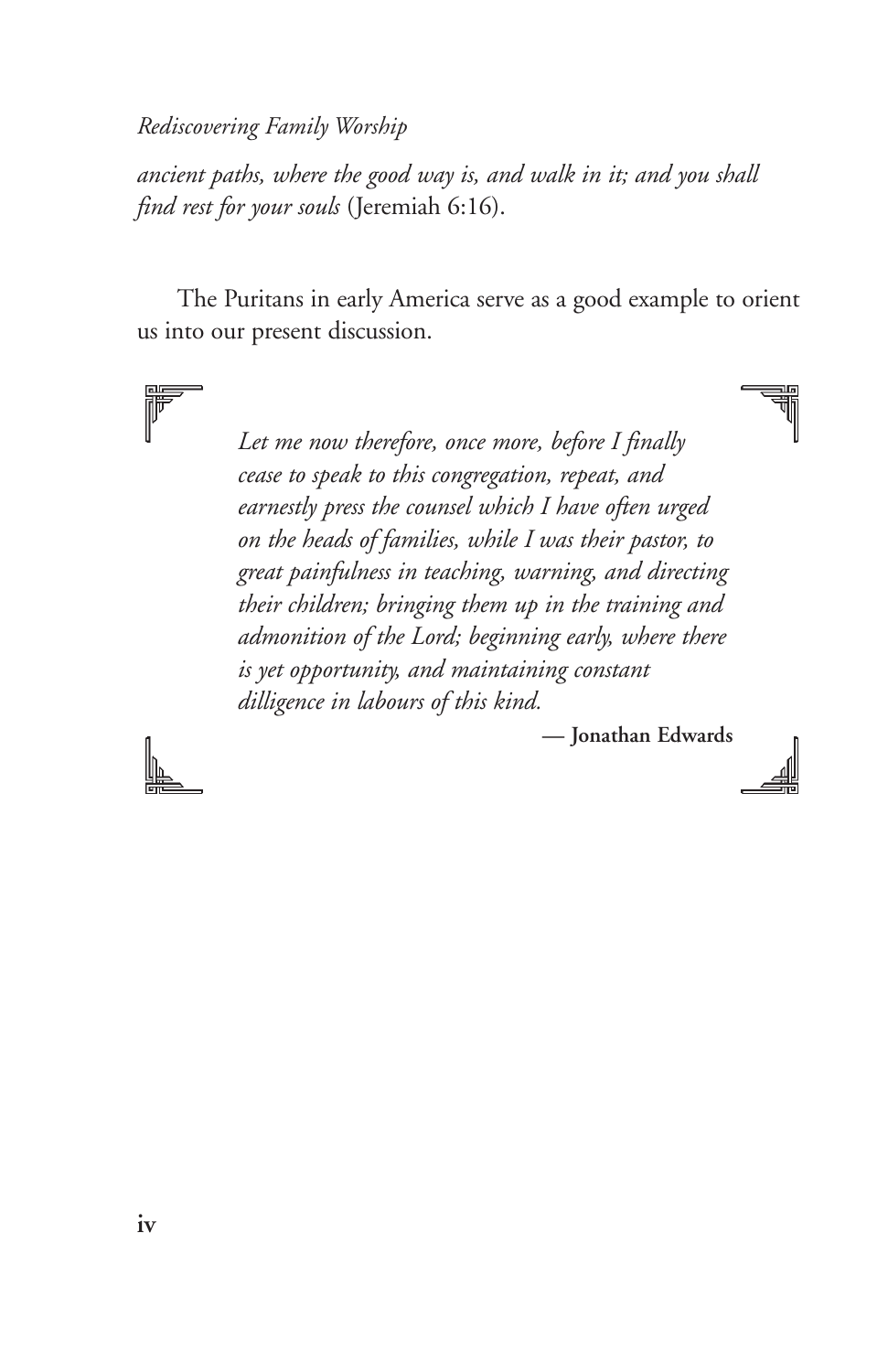### A LESSON FROM THE PAST

The Puritans of colonial New England were fond of<br>comparing their venture in America to the genesis<br>They also believed that their flight from Europe w<br>the exodus out of Egypt: America herself was often called the comparing their venture in America to the genesis of Israel. They also believed that their flight from Europe was like the exodus out of Egypt; America herself was often called the Promised Land;<sup>1</sup> the "city-set-on-a-hill" community of believers in America was to be a light to the other nations of the world, just as God had intended Israel to be (Isaiah 49:6).

This pattern can be seen most clearly and importantly in the matter of family worship. Here, as in the Old Testament, the Puritan father was expected to be the religious leader of the home, enjoined by God Himself to lead his family daily in the worship of Jehovah. This practice was seen as the most primary function in preserving Christianity on early America's soil. And yet, as with Israel, less than a century had passed before this was the very realm in which backsliding was so prevalent. Listen to these observations from the past:

o In 1679 the Synod of New England gathered at Boston in response to a request by the General Court of the Massachusetts Colony to supply an answer to the following question: *What are the evils that have provoked the Lord to*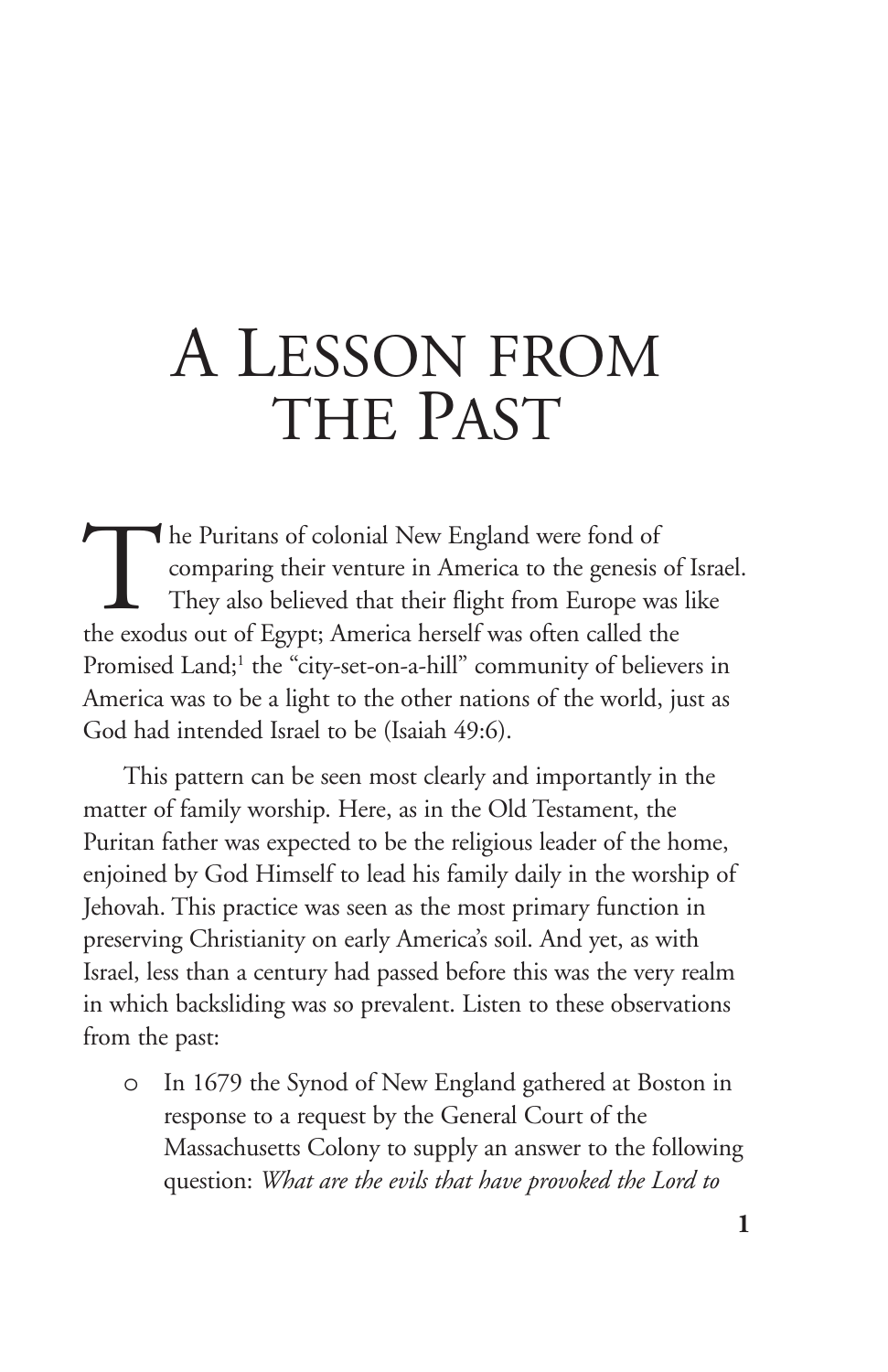*bring judgments upon New England?* These representative church leaders responded with fourteen reasons, the sixth of which reads:

*There are many families that do not pray to God constantly, morning and evening, and many more where the Scriptures are not daily read so that the Word of Christ might dwell richly in them. There are too many houses that are full of ignorance and profaneness and that are not duly examined and for this cause wrath may come upon others round about them as well as upon themselves (Joshua 22:20; Jeremiah 5:7; 10:25). Many householders who profess religion, do not cause all that are within their gates to become subject unto good order as they ought (Exodus 20:10).... Most of the evils that abound among us proceed from defects in family government.*<sup>2</sup>

o A century later, in 1766, the great American Baptist leader Isaac Backus (1724-1806) wrote for his generation:

*New England has formerly been a place famous for religion in general, and for family worship in particular. But of late, the neglect of this, as well as of other religious duties, has evidently been growing upon us; which has caused much grief to pious souls. But I have not heard that any discourse has been published upon this subject here these many years . . . as there have lately been numbers remarkably awakened in some parts of the land, who were trained up in the neglect of Family Prayer, and who are still at a loss about the Scriptural authority for the daily practice thereof*. 3

o And in 1847 the venerable Presbyterian minister James W. Alexander commented about the obvious decline of this most blessed duty: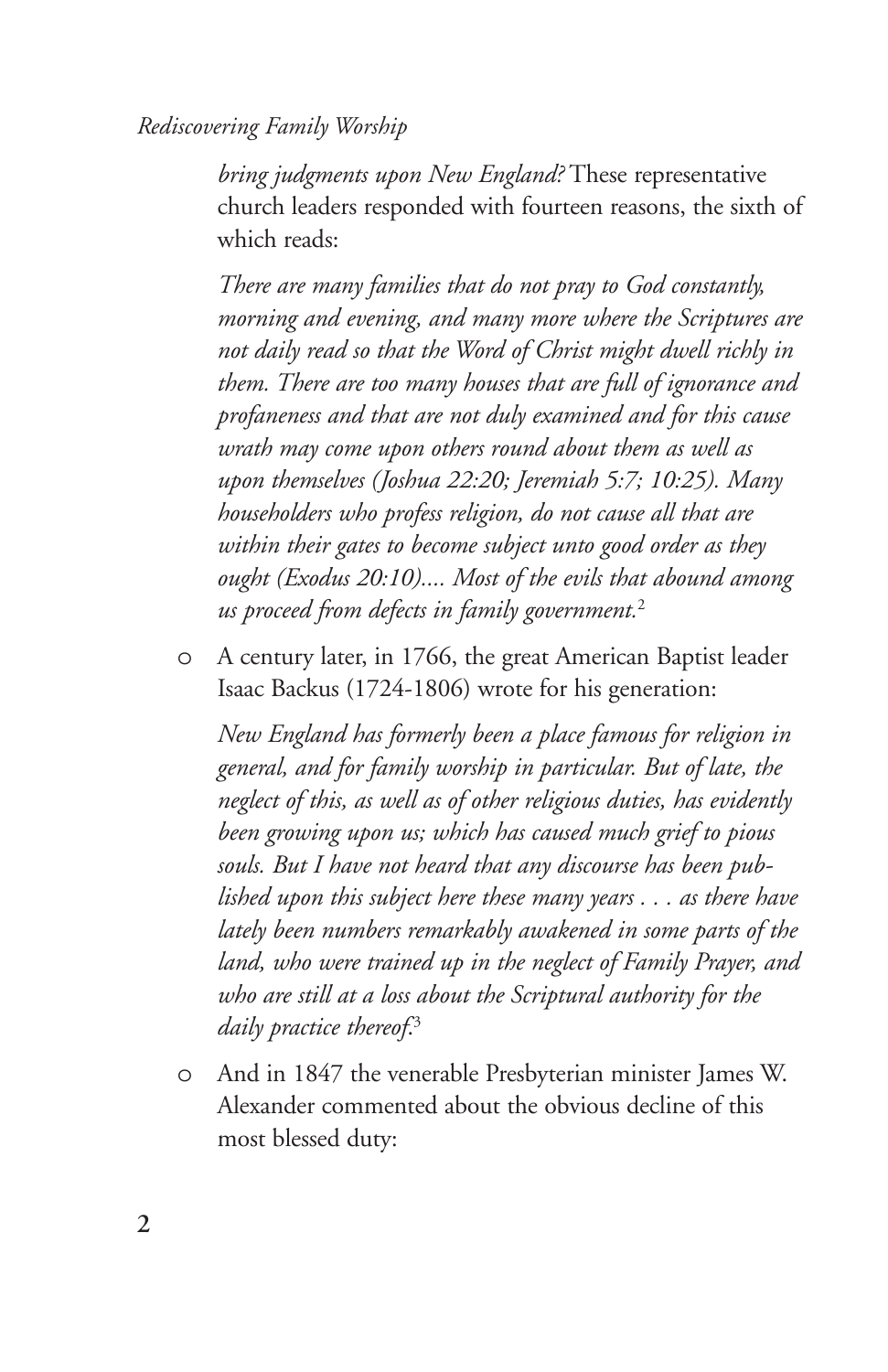*Our church cannot compare with that of the seventeenth century in this regard. Along with Sabbath-Observance, and catechizing of children, Family-Worship has lost ground. There are many heads of families, communicants in our churches, and (according to a scarcely credible report) some ruling elders and deacons, who maintain no stated daily service of God in their dwellings*. 4

These sad reports from the seventeenth, eighteenth, and nineteenth centuries pale in comparison to the far worse observations that could be made in our own time. The decline has been steady with little to no recovery of the former zeal. And yet the Word of God tells us that such times will not always continue. Psalm 22:27 reminds us that someday *all the families of the nations shall worship before You.* With this hope in hand it is incumbent upon us to rekindle the fire that may well restore vital Christianity in our nation.

*It is highly honorable to family-worship, as a spiritual service, that it languishes and goes into decay in times when error and worldliness make inroads in the church.* **– James W. Alexander**